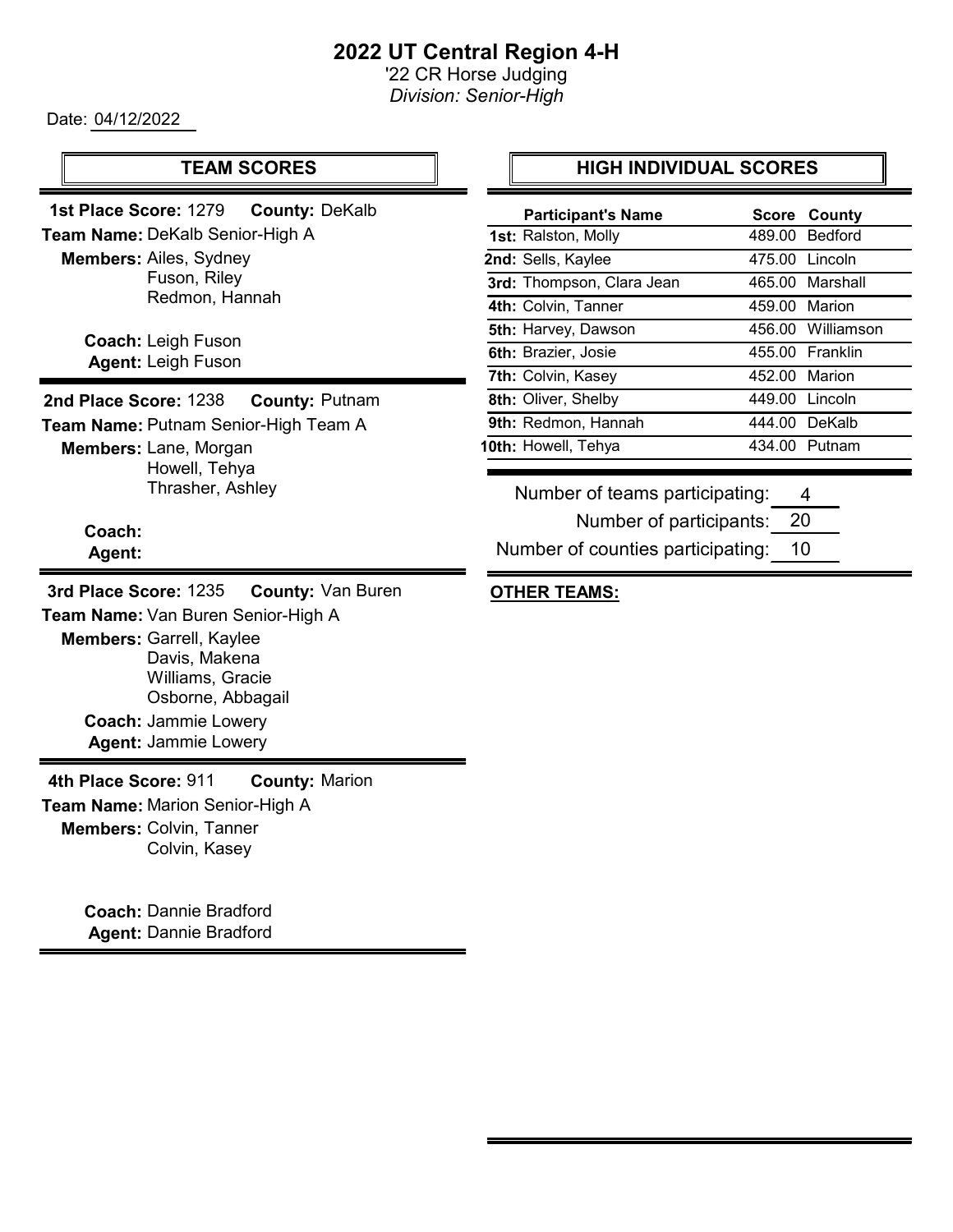| Bedford Senior-High Individual |       |    |                      |    | <b>Bedford</b> |                           |    |    |    |                    |           |    |                                  | Jessica Mast     |                |             |
|--------------------------------|-------|----|----------------------|----|----------------|---------------------------|----|----|----|--------------------|-----------|----|----------------------------------|------------------|----------------|-------------|
| Team Name                      |       |    |                      |    | County         |                           |    |    |    | <b>County Code</b> |           |    |                                  | Team Advisor     |                |             |
|                                |       |    |                      |    |                | Judging<br><b>Classes</b> |    |    |    |                    |           |    | <b>Reasons</b><br><b>Classes</b> |                  |                |             |
| <b>CONTESTANT</b>              | Grade |    | J1 J2 J3 J4 J5 J6 J7 |    |                |                           |    |    | J8 | Judging<br>Score   | <b>R1</b> |    | R2 R3 $ R4$                      | Reasons<br>Score | Total<br>Score | Rank        |
| 1. Ralston, Molly (233)        | 11    | 50 | 44                   | 47 | 46             | 41                        | 50 | 50 | 50 | 378                | 30        | 41 | 40                               | 111              | 489            |             |
| 2.                             |       |    |                      |    |                |                           |    |    |    |                    |           |    |                                  |                  |                |             |
| 3.                             |       |    |                      |    |                |                           |    |    |    |                    |           |    |                                  |                  |                |             |
| 4.                             |       |    |                      |    |                |                           |    |    |    |                    |           |    |                                  |                  |                |             |
| <b>TOTAL TEAM SCORE</b>        |       |    |                      |    |                |                           |    |    |    |                    |           |    |                                  |                  |                | $N/A$ $N/A$ |
|                                |       |    |                      |    |                |                           |    |    |    |                    |           |    |                                  |                  |                |             |

J1-HUS J2-Equitation J3-Walking Horse Pleasure J4-Ranch Riding J5-Horsemanship J6-TWH J7-Mares J8-Geldings R1-Equitation R2-Ranch Riding R3-Geldings

#### '22 CR Horse Judging Entry and Score Form

| DeKalb Senior-High A         |                           |    |           |    | <b>DeKalb</b> |                           |    |    |    |                        |    |    |                                  |   | Leigh Fuson         |                |      |
|------------------------------|---------------------------|----|-----------|----|---------------|---------------------------|----|----|----|------------------------|----|----|----------------------------------|---|---------------------|----------------|------|
| Team Name                    |                           |    |           |    | County        |                           |    |    |    | County Code            |    |    |                                  |   | <b>Team Advisor</b> |                |      |
|                              |                           |    |           |    |               | Judging<br><b>Classes</b> |    |    |    |                        |    |    | <b>Reasons</b><br><b>Classes</b> |   |                     |                |      |
| <b>CONTESTANT</b>            | Grade                     | J1 | $J2$ $J3$ |    | J4            | J <sub>5</sub>            | J6 | J7 | J8 | Judging<br>Score       | R1 |    | R2 R3 $ R4$                      |   | Reasons<br>Score    | Total<br>Score | Rank |
| 1. Ailes, Sydney (246)       | 9                         | 45 | 42        | 47 | 26            | 48                        | 47 | 26 | 48 | 329                    | 28 | 25 | 30                               | 0 | 83                  | 412            | 15   |
| <b>2. Fuson, Riley (247)</b> | 10                        | 46 | 44        | 47 | 25            | 45                        | 49 | 44 | 48 | 348                    | 25 | 25 | 25                               | 0 | 75                  | 423            | 12   |
| 3. Redmon, Hannah (248)      | 10                        | 50 | 44        | 46 | 46            | 41                        | 49 | 34 | 50 | 360                    | 27 | 26 | 31                               | 0 | 84                  | 444            | 9    |
| 4.                           |                           |    |           |    |               |                           |    |    |    |                        |    |    |                                  |   |                     |                |      |
| <b>TOTAL TEAM SCORE</b>      |                           |    |           |    |               |                           |    |    |    |                        |    |    |                                  |   |                     | 1279           | 1    |
| 14 LII 10<br>12 Equitation   | 12 Walking Horeo Diogeuro |    |           |    |               |                           |    |    |    | <b>IA Danch Diding</b> |    |    | IE Horeomanehin                  |   |                     | IG_TWL         |      |

J1-HUS J2-Equitation J3-Walking Horse Pleasure J4-Ranch Riding J5-Horsemanship J6-TWH J7-Mares J8-Geldings R1-Equitation R2-Ranch Riding R3-Geldings

## '22 CR Horse Judging Entry and Score Form

| Franklin County Senior-High Individua |                               |    |    |    | Franklin       |         |    |    |    |                  |                |    |                                  |   | Jonathan Johns      |                |             |
|---------------------------------------|-------------------------------|----|----|----|----------------|---------|----|----|----|------------------|----------------|----|----------------------------------|---|---------------------|----------------|-------------|
| Team Name                             |                               |    |    |    | County         |         |    |    |    | County Code      |                |    |                                  |   | <b>Team Advisor</b> |                |             |
|                                       |                               |    |    |    | <b>Classes</b> | Judging |    |    |    |                  |                |    | <b>Reasons</b><br><b>Classes</b> |   |                     |                |             |
| <b>CONTESTANT</b>                     | Grade J1 J2 J3 J4 J5 J6 J7 J8 |    |    |    |                |         |    |    |    | Judging<br>Score | R <sub>1</sub> |    | R2 R3 $R4$                       |   | Reasons<br>Score    | Total<br>Score | Rank        |
| 1. Brazier, Josie (252)               | 11                            | 50 | 40 | 49 | 50             | 46      | 49 | 42 | 50 | 376              | 27             | 26 | 26                               | 0 | 79                  | 455            | 6           |
| 2.                                    |                               |    |    |    |                |         |    |    |    |                  |                |    |                                  |   |                     |                |             |
| 3.                                    |                               |    |    |    |                |         |    |    |    |                  |                |    |                                  |   |                     |                |             |
| 4.                                    |                               |    |    |    |                |         |    |    |    |                  |                |    |                                  |   |                     |                |             |
| <b>TOTAL TEAM SCORE</b>               |                               |    |    |    |                |         |    |    |    |                  |                |    |                                  |   |                     |                | $N/A$ $N/A$ |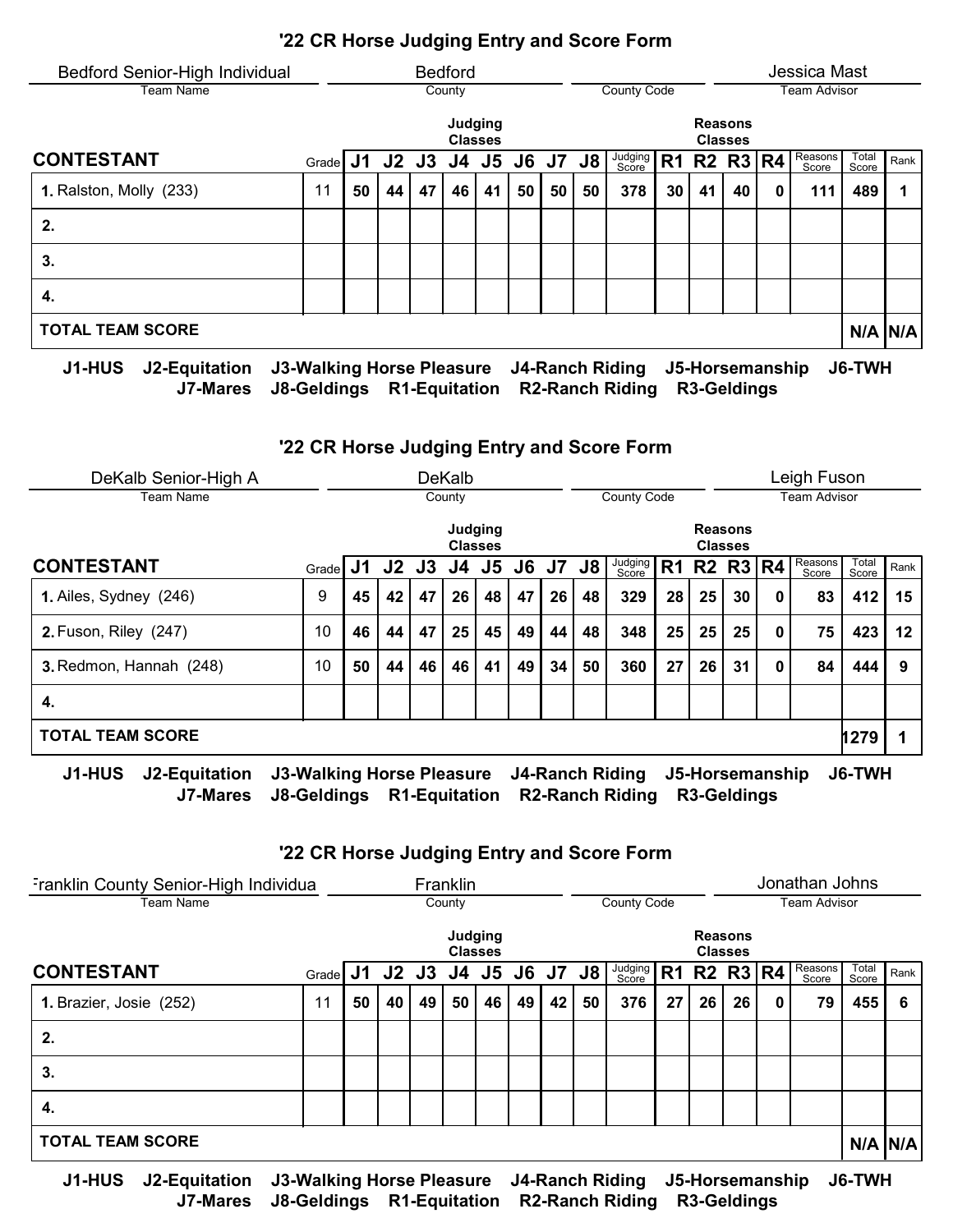| lackson County Senior-High Individua                 |                                                                                                                                                                                                                                                                                                                                    |    |    |    | Jackson |                           |    |    |    |                                                         |                |    |                                  |   | <b>Emily Webb</b>   |                |             |
|------------------------------------------------------|------------------------------------------------------------------------------------------------------------------------------------------------------------------------------------------------------------------------------------------------------------------------------------------------------------------------------------|----|----|----|---------|---------------------------|----|----|----|---------------------------------------------------------|----------------|----|----------------------------------|---|---------------------|----------------|-------------|
| Team Name                                            |                                                                                                                                                                                                                                                                                                                                    |    |    |    | County  |                           |    |    |    | County Code                                             |                |    |                                  |   | <b>Team Advisor</b> |                |             |
|                                                      |                                                                                                                                                                                                                                                                                                                                    |    |    |    |         | Judging<br><b>Classes</b> |    |    |    |                                                         |                |    | <b>Reasons</b><br><b>Classes</b> |   |                     |                |             |
| <b>CONTESTANT</b>                                    | Grade J1 J2 J3 J4 J5 J6 J7 J8                                                                                                                                                                                                                                                                                                      |    |    |    |         |                           |    |    |    | Judging<br>Score                                        | R <sub>1</sub> |    | R2 R3  R4                        |   | Reasons<br>Score    | Total<br>Score | Rank        |
| 1. Phillips, Viviane (254)                           | 11                                                                                                                                                                                                                                                                                                                                 | 44 | 44 | 35 | 38      | 43                        | 47 | 24 | 33 | 308                                                     | 25             | 24 | 25                               | 0 | 74                  | 382            | 19          |
| 2.                                                   |                                                                                                                                                                                                                                                                                                                                    |    |    |    |         |                           |    |    |    |                                                         |                |    |                                  |   |                     |                |             |
| 3.                                                   |                                                                                                                                                                                                                                                                                                                                    |    |    |    |         |                           |    |    |    |                                                         |                |    |                                  |   |                     |                |             |
| 4.                                                   |                                                                                                                                                                                                                                                                                                                                    |    |    |    |         |                           |    |    |    |                                                         |                |    |                                  |   |                     |                |             |
| <b>TOTAL TEAM SCORE</b>                              |                                                                                                                                                                                                                                                                                                                                    |    |    |    |         |                           |    |    |    |                                                         |                |    |                                  |   |                     |                | $N/A$ $N/A$ |
| 14. LULA<br>$\mathbf{A}$ . The state of $\mathbf{A}$ | $\mathbf{A}$ $\mathbf{A}$ $\mathbf{B}$ $\mathbf{B}$ $\mathbf{B}$ $\mathbf{B}$ $\mathbf{B}$ $\mathbf{B}$ $\mathbf{B}$ $\mathbf{B}$ $\mathbf{B}$ $\mathbf{B}$ $\mathbf{B}$ $\mathbf{B}$ $\mathbf{B}$ $\mathbf{B}$ $\mathbf{B}$ $\mathbf{B}$ $\mathbf{B}$ $\mathbf{B}$ $\mathbf{B}$ $\mathbf{B}$ $\mathbf{B}$ $\mathbf{B}$ $\mathbf{$ |    |    |    |         |                           |    |    |    | $\mathbf{r}$ . $\mathbf{r}$ . The state of $\mathbf{r}$ |                |    |                                  |   |                     | $107 - 1111$   |             |

J1-HUS J2-Equitation J3-Walking Horse Pleasure J4-Ranch Riding J5-Horsemanship J6-TWH J7-Mares J8-Geldings R1-Equitation R2-Ranch Riding R3-Geldings

## '22 CR Horse Judging Entry and Score Form

| Lincoln County Senior-High Individual |                                  |    |                |    |        |                           |    |                 | Karen Hardin |                        |                |                 |                                              |   |                     |                |             |
|---------------------------------------|----------------------------------|----|----------------|----|--------|---------------------------|----|-----------------|--------------|------------------------|----------------|-----------------|----------------------------------------------|---|---------------------|----------------|-------------|
| Team Name                             |                                  |    |                |    | County |                           |    |                 |              | <b>County Code</b>     |                |                 |                                              |   | <b>Team Advisor</b> |                |             |
|                                       |                                  |    |                |    |        | Judging<br><b>Classes</b> |    |                 |              |                        |                |                 | <b>Reasons</b><br><b>Classes</b>             |   |                     |                |             |
| <b>CONTESTANT</b>                     | Grade                            |    | J1 J2 J3 J4 J5 |    |        |                           |    | <b>J6 J7 J8</b> |              | Judging<br>Score       | R <sub>1</sub> |                 | R <sub>2</sub> R <sub>3</sub> R <sub>4</sub> |   | Reasons<br>Score    | Total<br>Score | Rank        |
| 1. Oliver, Shelby (255)               | 11                               | 44 | 44             | 49 | 46     | 46                        | 50 | 42              | 40           | 361                    | 27             | 26              | 35                                           | 0 | 88                  | 449            | 8           |
| 2.                                    |                                  |    |                |    |        |                           |    |                 |              |                        |                |                 |                                              |   |                     |                |             |
| 3.                                    |                                  |    |                |    |        |                           |    |                 |              |                        |                |                 |                                              |   |                     |                |             |
| 4.                                    |                                  |    |                |    |        |                           |    |                 |              |                        |                |                 |                                              |   |                     |                |             |
| <b>TOTAL TEAM SCORE</b>               |                                  |    |                |    |        |                           |    |                 |              |                        |                |                 |                                              |   |                     |                | $N/A$ $N/A$ |
| J1-HUS<br>J2-Equitation               | <b>J3-Walking Horse Pleasure</b> |    |                |    |        |                           |    |                 |              | <b>J4-Ranch Riding</b> |                | J5-Horsemanship |                                              |   |                     | J6-TWH         |             |

J7-Mares J8-Geldings R1-Equitation R2-Ranch Riding R3-Geldings

## '22 CR Horse Judging Entry and Score Form

| Lincoln County Senior-High Individual |    |    | Lincoln |        |                                 |    |    |     |                                                   |                    |    |                                  | Karen Hardin |                |                                |
|---------------------------------------|----|----|---------|--------|---------------------------------|----|----|-----|---------------------------------------------------|--------------------|----|----------------------------------|--------------|----------------|--------------------------------|
|                                       |    |    |         |        |                                 |    |    |     |                                                   |                    |    |                                  |              |                |                                |
|                                       |    |    |         |        |                                 |    |    |     |                                                   |                    |    |                                  |              |                |                                |
|                                       |    |    |         |        |                                 |    |    |     | R <sub>1</sub>                                    |                    |    |                                  | Score        | Total<br>Score | Rank                           |
| 9                                     | 39 | 47 |         | 48     |                                 | 48 | 50 | 373 |                                                   | 30                 | 37 | 0                                | 102          | 475            |                                |
|                                       |    |    |         |        |                                 |    |    |     |                                                   |                    |    |                                  |              |                |                                |
|                                       |    |    |         |        |                                 |    |    |     |                                                   |                    |    |                                  |              |                |                                |
|                                       |    |    |         |        |                                 |    |    |     |                                                   |                    |    |                                  |              |                |                                |
|                                       |    |    |         |        |                                 |    |    |     |                                                   |                    |    |                                  |              |                | $N/A$ $N/A$                    |
|                                       |    |    | 45      | County | Judging<br><b>Classes</b><br>46 |    | 50 |     | Judging<br>Score<br>Grade J1 J2 J3 J4 J5 J6 J7 J8 | <b>County Code</b> | 35 | <b>Reasons</b><br><b>Classes</b> |              | $R2$ $R3$ $R4$ | <b>Team Advisor</b><br>Reasons |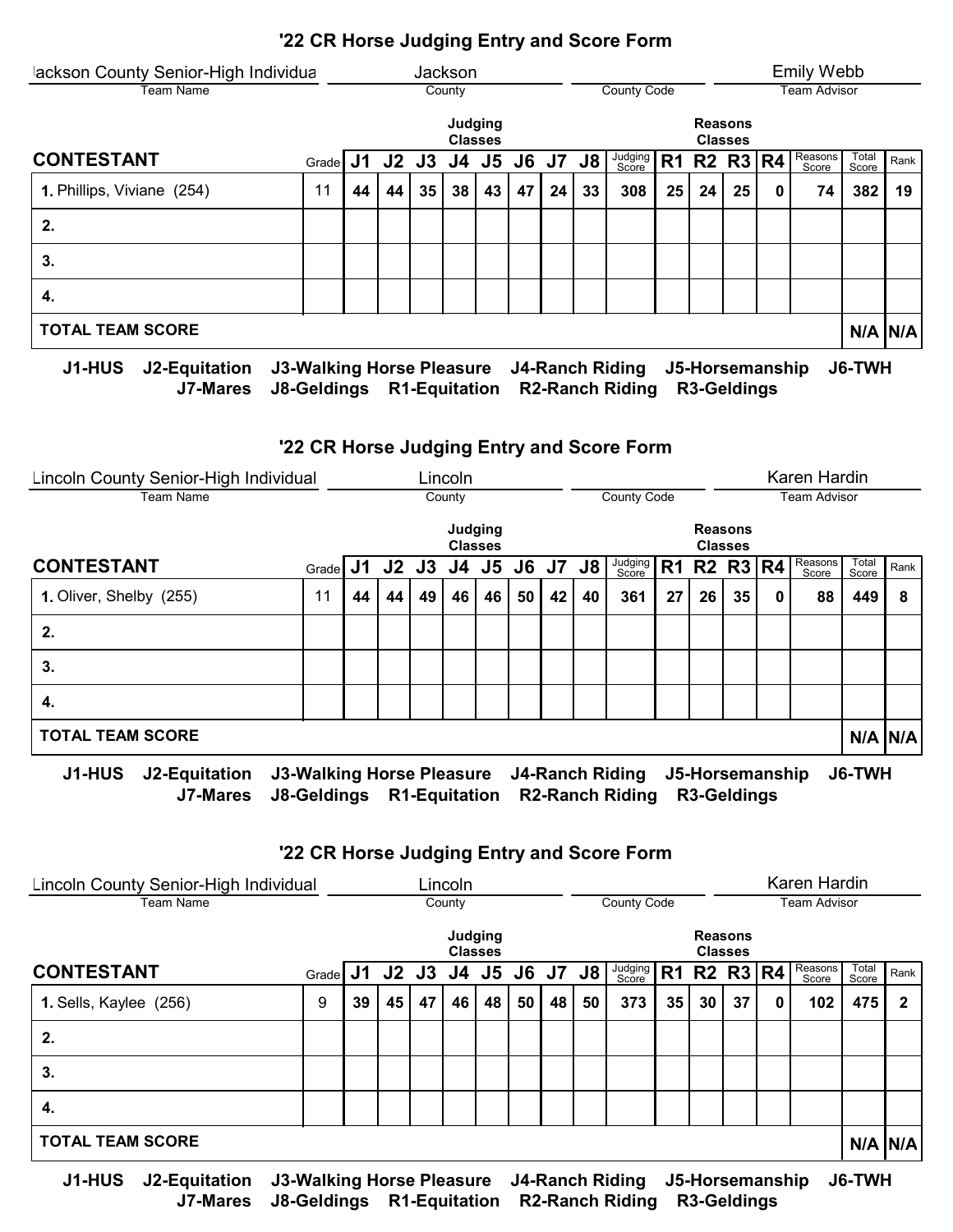| Marion Senior-High A           |                                  |    |    |          | Marion |                           |    |              |    |                        |    |    |                                  |   | Dannie Bradford     |                |      |
|--------------------------------|----------------------------------|----|----|----------|--------|---------------------------|----|--------------|----|------------------------|----|----|----------------------------------|---|---------------------|----------------|------|
| <b>Team Name</b>               |                                  |    |    |          | County |                           |    |              |    | County Code            |    |    |                                  |   | <b>Team Advisor</b> |                |      |
|                                |                                  |    |    |          |        | Judging<br><b>Classes</b> |    |              |    |                        |    |    | <b>Reasons</b><br><b>Classes</b> |   |                     |                |      |
| <b>CONTESTANT</b>              | Grade                            |    |    | J1 J2 J3 | J4     | J5                        | J6 | <b>J7 J8</b> |    | Judging<br>Score       | R1 |    | R2 R3   R4                       |   | Reasons<br>Score    | Total<br>Score | Rank |
| 1. Colvin, Tanner (258)        | 12                               | 48 | 41 | 50       | 41     | 41                        | 49 | 46           | 40 | 356                    | 35 | 30 | 38                               | 0 | 103                 | 459            | 4    |
| 2. Colvin, Kasey (259)         | 9                                | 50 | 49 | 47       | 46     | 43                        | 42 | 50           | 50 | 377                    | 25 | 25 | 25                               | 0 | 75                  | 452            | 7    |
| 3.                             |                                  |    |    |          |        |                           |    |              |    |                        |    |    |                                  |   |                     |                |      |
| 4.                             |                                  |    |    |          |        |                           |    |              |    |                        |    |    |                                  |   |                     |                |      |
| <b>TOTAL TEAM SCORE</b>        |                                  |    |    |          |        |                           |    |              |    |                        |    |    |                                  |   |                     | 911            | 4    |
| J1-HUS<br><b>J2-Equitation</b> | <b>J3-Walking Horse Pleasure</b> |    |    |          |        |                           |    |              |    | <b>J4-Ranch Riding</b> |    |    | J5-Horsemanship                  |   |                     | <b>J6-TWH</b>  |      |

J7-Mares J8-Geldings R1-Equitation R2-Ranch Riding R3-Geldings

# '22 CR Horse Judging Entry and Score Form

| Marshall Senior-High Individual |                           |    |      |    | Marshall |                           |    |                 |    |                        |    |    |                                  |   | Kaylee Layton       |                |             |
|---------------------------------|---------------------------|----|------|----|----------|---------------------------|----|-----------------|----|------------------------|----|----|----------------------------------|---|---------------------|----------------|-------------|
| Team Name                       |                           |    |      |    | County   |                           |    |                 |    | County Code            |    |    |                                  |   | <b>Team Advisor</b> |                |             |
|                                 |                           |    |      |    |          | Judging<br><b>Classes</b> |    |                 |    |                        |    |    | <b>Reasons</b><br><b>Classes</b> |   |                     |                |             |
| <b>CONTESTANT</b>               | Grade                     | J1 | J2J3 |    | J4 J5    |                           |    | <b>J6 J7 J8</b> |    | Judging<br>Score       | R1 |    | R2 R3 $R4$                       |   | Reasons<br>Score    | Total<br>Score | Rank        |
| 1. Thompson, Clara Jean (261)   | 12                        | 49 | 40   | 42 | 41       | 47                        | 47 | 44              | 48 | 358                    | 30 | 38 | 39                               | 0 | 107                 | 465            | 3           |
| 2.                              |                           |    |      |    |          |                           |    |                 |    |                        |    |    |                                  |   |                     |                |             |
| 3.                              |                           |    |      |    |          |                           |    |                 |    |                        |    |    |                                  |   |                     |                |             |
| 4.                              |                           |    |      |    |          |                           |    |                 |    |                        |    |    |                                  |   |                     |                |             |
| <b>TOTAL TEAM SCORE</b>         |                           |    |      |    |          |                           |    |                 |    |                        |    |    |                                  |   |                     |                | $N/A$ $N/A$ |
| <b>J1-HUS</b><br>J2-Equitation  | J3-Walking Horse Pleasure |    |      |    |          |                           |    |                 |    | <b>J4-Ranch Riding</b> |    |    | J5-Horsemanship                  |   |                     | J6-TWH         |             |

J7-Mares J8-Geldings R1-Equitation R2-Ranch Riding R3-Geldings

## '22 CR Horse Judging Entry and Score Form

| Putnam Senior-High Team A    |       |    |       |    | Putnam                    |       |    |          |    |                    |                |    |                                  |   |                  |                |      |
|------------------------------|-------|----|-------|----|---------------------------|-------|----|----------|----|--------------------|----------------|----|----------------------------------|---|------------------|----------------|------|
| Team Name                    |       |    |       |    | County                    |       |    |          |    | <b>County Code</b> |                |    |                                  |   | Team Advisor     |                |      |
|                              |       |    |       |    | Judging<br><b>Classes</b> |       |    |          |    |                    |                |    | <b>Reasons</b><br><b>Classes</b> |   |                  |                |      |
| CONTESTANT                   | Grade | J1 | J2 J3 |    |                           | J4 J5 |    | J6 J7 J8 |    | Judging<br>Score   | R <sub>1</sub> |    | $R2$ $R3$ $R4$                   |   | Reasons<br>Score | Total<br>Score | Rank |
| <b>1.</b> Lane, Morgan (283) | 9     | 50 | 45    | 45 | 19                        | 46    | 37 | 30       | 42 | 314                | 25             | 26 | 18                               | 0 | 69               | 383            | 18   |
| 2. Howell, Tehya (284)       | 9     | 49 | 43    | 49 | 50                        | 41    | 49 | 34       | 50 | 365                | 25             | 25 | 19                               | 0 | 69               | 434            | 10   |
| 3. Thrasher, Ashley (285)    | 9     | 42 | 49    | 47 | 50                        | 46    | 49 | 26       | 42 | 351                | 25             | 25 | 20                               | 0 | 70               | 421            | 13   |
| 4.                           |       |    |       |    |                           |       |    |          |    |                    |                |    |                                  |   |                  |                |      |
| <b>TOTAL TEAM SCORE</b>      |       |    |       |    |                           |       |    |          |    |                    |                |    |                                  |   |                  | 1238           | 2    |
|                              |       |    |       |    |                           |       |    |          |    |                    |                |    |                                  |   |                  |                |      |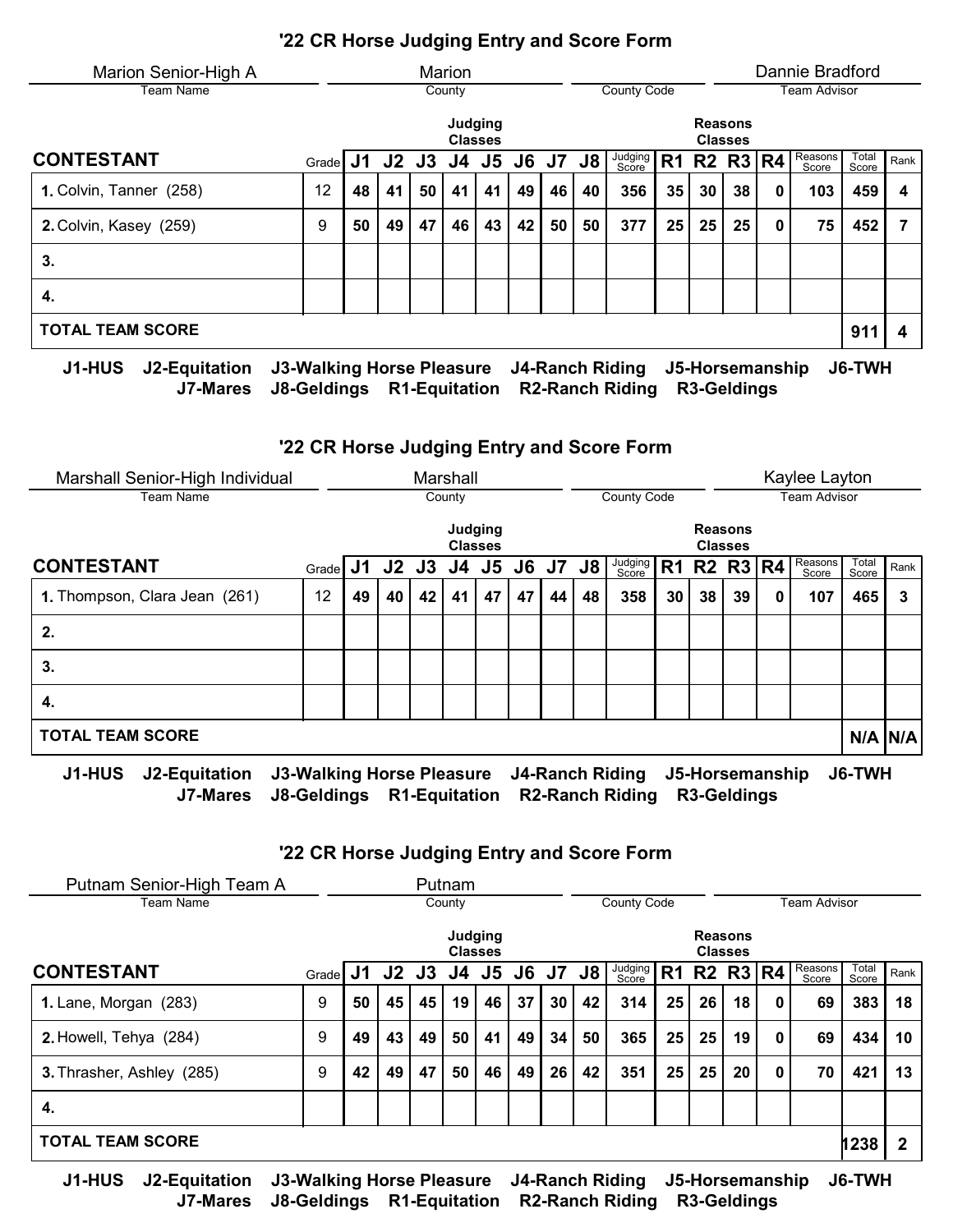| Van Buren Senior-High A    |       |           |          | Van Buren |         |                |    |                 |    |                    |                |    |                                  |   | Jammie Lowery    |                |      |
|----------------------------|-------|-----------|----------|-----------|---------|----------------|----|-----------------|----|--------------------|----------------|----|----------------------------------|---|------------------|----------------|------|
| Team Name                  |       |           |          |           | County  |                |    |                 |    | <b>County Code</b> |                |    |                                  |   | Team Advisor     |                |      |
|                            |       |           |          |           | Judging | <b>Classes</b> |    |                 |    |                    |                |    | <b>Reasons</b><br><b>Classes</b> |   |                  |                |      |
| <b>CONTESTANT</b>          | Grade | <b>J1</b> | J2 J3 J4 |           |         | J <sub>5</sub> |    | <b>J6 J7 J8</b> |    | Judging<br>Score   | R <sub>1</sub> |    | $R2$ $R3$ $R4$                   |   | Reasons<br>Score | Total<br>Score | Rank |
| 1. Garrell, Kaylee (262)   | 10    | 33        | 40       | 49        | 25      | 43             | 49 | 50              | 40 | 329                | 26             | 26 | 38                               | 0 | 90               | 419            | 14   |
| 2. Davis, Makena (263)     | 9     | 46        | 35       | 46        | 41      | 40             | 47 | 44              | 37 | 336                | $\mathbf 0$    | 0  | 0                                |   | 0                | 336            | 20   |
| 3. Williams, Gracie (264)  | 10    | 48        | 46       | 50        | 25      | 45             | 49 | 42              | 28 | 333                | 27             | 24 | 27                               |   | 78               | 411            | 16   |
| 4. Osborne, Abbagail (265) | 10    | 35        | 43       | 47        | 50      | 43             | 37 | 44              | 26 | 325                | 27             | 26 | 27                               |   | 80               | 405            | 17   |
| <b>TOTAL TEAM SCORE</b>    |       |           |          |           |         |                |    |                 |    |                    |                |    |                                  |   |                  | 1235           | 3    |

J7-Mares J8-Geldings R1-Equitation R2-Ranch Riding R3-Geldings

J1-HUS J2-Equitation J3-Walking Horse Pleasure J4-Ranch Riding J5-Horsemanship J6-TWH

## '22 CR Horse Judging Entry and Score Form

| illiamson County Senior-High Individu |                                           |    |             | Williamson |         |                |    |                 |    |                  |    |    |                                  |   | <b>Christy Beattie</b> |                |      |
|---------------------------------------|-------------------------------------------|----|-------------|------------|---------|----------------|----|-----------------|----|------------------|----|----|----------------------------------|---|------------------------|----------------|------|
| Team Name                             |                                           |    |             |            | County  |                |    |                 |    | County Code      |    |    |                                  |   | Team Advisor           |                |      |
|                                       |                                           |    |             |            | Judging | <b>Classes</b> |    |                 |    |                  |    |    | <b>Reasons</b><br><b>Classes</b> |   |                        |                |      |
| <b>CONTESTANT</b>                     | Grade $J1$                                |    | J2 J3 J4 J5 |            |         |                |    | <b>J6 J7 J8</b> |    | Judging<br>Score |    |    | R1 R2 R3 R4                      |   | Reasons<br>Score       | Total<br>Score | Rank |
| 1. Beattie, Alice (266)               | 11                                        | 44 | 45          | 47         | 41      | 46             | 46 | 44              | 29 | 342              | 30 | 30 | 26                               | 0 | 86                     | 428            | 11   |
| 2.                                    |                                           |    |             |            |         |                |    |                 |    |                  |    |    |                                  |   |                        |                |      |
| 3.                                    |                                           |    |             |            |         |                |    |                 |    |                  |    |    |                                  |   |                        |                |      |
| 4.                                    |                                           |    |             |            |         |                |    |                 |    |                  |    |    |                                  |   |                        |                |      |
| <b>TOTAL TEAM SCORE</b>               |                                           |    |             |            |         |                |    |                 |    |                  |    |    |                                  |   |                        | $N/A$ $N/A$    |      |
| J1-HUS<br>J2-Equitation               | J3-Walking Horse Pleasure J4-Ranch Riding |    |             |            |         |                |    |                 |    |                  |    |    | J5-Horsemanship                  |   |                        | J6-TWH         |      |

J7-Mares J8-Geldings R1-Equitation R2-Ranch Riding R3-Geldings

## '22 CR Horse Judging Entry and Score Form

| illiamson County Senior-High Individu | Williamson                    |    |    |    |    |    |    |                    |    |         |    |                                  |                     | <b>Christy Beattie</b> |                  |                |             |
|---------------------------------------|-------------------------------|----|----|----|----|----|----|--------------------|----|---------|----|----------------------------------|---------------------|------------------------|------------------|----------------|-------------|
| Team Name                             | County                        |    |    |    |    |    |    | <b>County Code</b> |    |         |    |                                  | <b>Team Advisor</b> |                        |                  |                |             |
|                                       | Judging<br><b>Classes</b>     |    |    |    |    |    |    |                    |    |         |    | <b>Reasons</b><br><b>Classes</b> |                     |                        |                  |                |             |
| <b>CONTESTANT</b>                     | Grade J1 J2 J3 J4 J5 J6 J7 J8 |    |    |    |    |    |    |                    |    | Judging |    |                                  | R1 R2 R3 $ R4 $     |                        | Reasons<br>Score | Total<br>Score | Rank        |
| 1. Harvey, Dawson (267)               | 10                            | 46 | 45 | 50 | 44 | 44 | 49 | 50                 | 50 | 378     | 30 | 25                               | 23                  | 0                      | 78               | 456            | 5           |
| 2.                                    |                               |    |    |    |    |    |    |                    |    |         |    |                                  |                     |                        |                  |                |             |
| 3.                                    |                               |    |    |    |    |    |    |                    |    |         |    |                                  |                     |                        |                  |                |             |
| 4.                                    |                               |    |    |    |    |    |    |                    |    |         |    |                                  |                     |                        |                  |                |             |
| <b>TOTAL TEAM SCORE</b>               |                               |    |    |    |    |    |    |                    |    |         |    |                                  |                     |                        |                  |                | $N/A$ $N/A$ |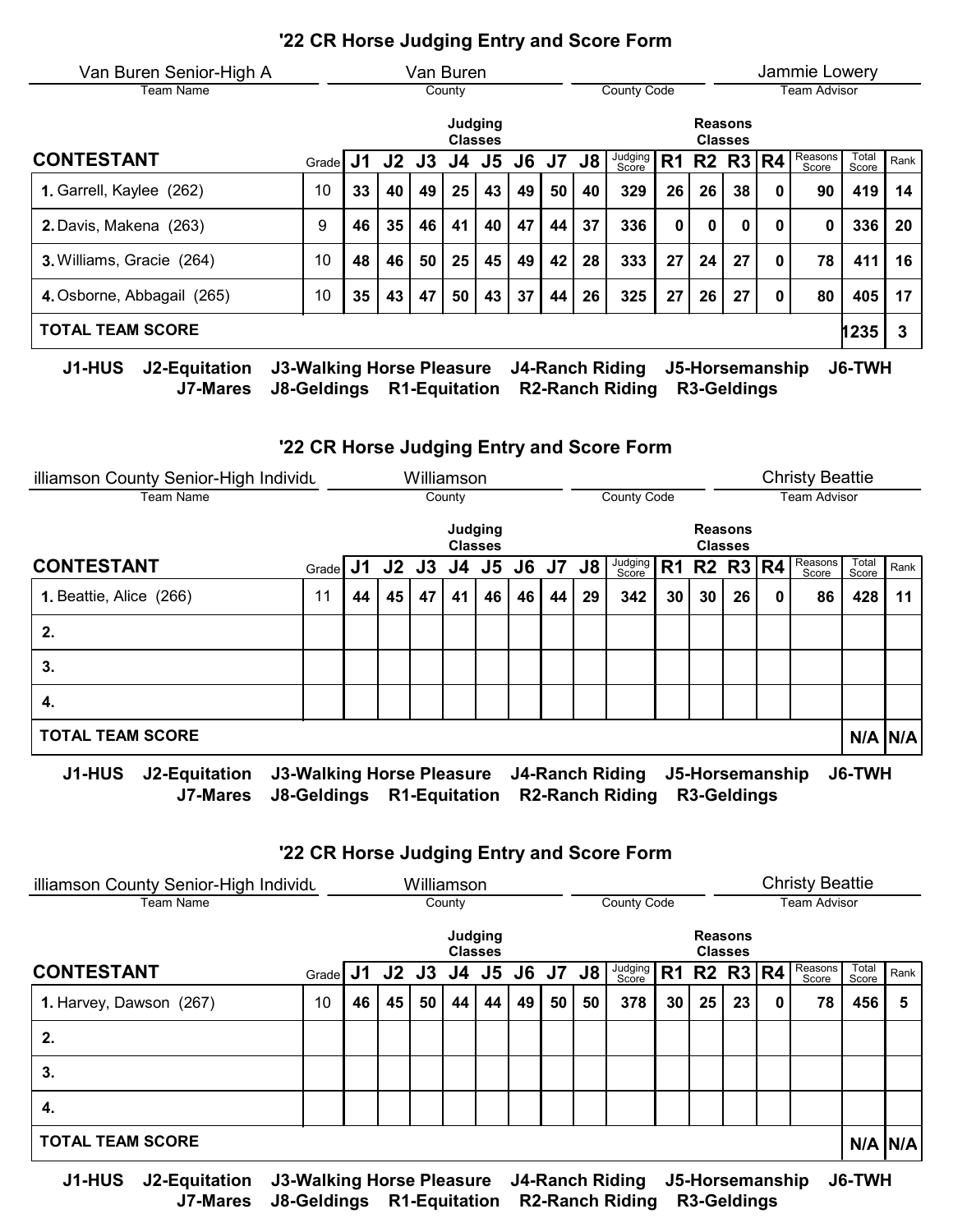# 2022 UT Central Region 4-H '22 CR Horse Judging Individual Judging Contest Results

Division: Senior-High - Sorted By Total Score

| <b>Official Scoring Grid &amp; Legend</b>                                                                                |         |                |                                   |         |         |             |                    |             |  |  |  |  |  |
|--------------------------------------------------------------------------------------------------------------------------|---------|----------------|-----------------------------------|---------|---------|-------------|--------------------|-------------|--|--|--|--|--|
|                                                                                                                          | Class 1 | <b>Class 2</b> | <b>Class 3</b>                    | Class 4 | Class 5 | Class 6     | Class <sub>7</sub> | Class 8     |  |  |  |  |  |
| <b>Official Placing</b>                                                                                                  | 3412    | 3214           | 4123                              | 4321    | 3124    | 3241        | 4231               | 1324        |  |  |  |  |  |
| <b>Penalty Points</b> $2 - 1 - 3$ $3 - 1 - 4$                                                                            |         |                | 3 - 1 - 1 - 4 - 1 - 5 - 1 - 1 - 1 |         |         | $3 - 1 - 1$ | $4 - 2 - 2$        | $2 - 3 - 2$ |  |  |  |  |  |
| J1-HUS J2-Equitation J3-Walking Horse Pleasure J4-Ranch Riding J5-Horsemanship J6-TWH J7-Mares J8-Geldings R1-Equitation |         |                | R2-Ranch Riding R3-Geldings       |         |         |             |                    |             |  |  |  |  |  |
|                                                                                                                          |         |                |                                   |         |         |             | <b>Reasons</b>     |             |  |  |  |  |  |

|              |                           |            | <b>Judging Class Placings</b> |                                    |    |    | <b>Judging Class Scores</b> |    |                                         |                                         | <b>Total</b><br>Judging | <b>Reasons</b><br><b>Scores</b> |    |            |    | Total<br><b>Reasons</b> | Total<br>Halter | Total<br>Perform | Total        |     |    |              |              |              |              |
|--------------|---------------------------|------------|-------------------------------|------------------------------------|----|----|-----------------------------|----|-----------------------------------------|-----------------------------------------|-------------------------|---------------------------------|----|------------|----|-------------------------|-----------------|------------------|--------------|-----|----|--------------|--------------|--------------|--------------|
|              | Rank Ex # Contestant Name | County     | J1                            | J2                                 | J3 | J4 | J5                          | J6 | J7                                      | J8                                      |                         |                                 |    |            |    | J1 J2 J3 J4 J5 J6 J7 J8 | <b>Score</b>    | R1               | <b>R2</b> R3 |     | R4 | <b>Score</b> | <b>Score</b> | <b>Score</b> | <b>Score</b> |
|              | 233 Ralston, Molly        | Bedford    |                               | 3412 3142 4312 3421 4231 3241 4231 |    |    |                             |    |                                         | 1324                                    |                         |                                 |    |            |    | 50 44 47 46 41 50 50 50 | 378             | 30               | 41           | 40  |    | 111          | 150          | 228          | 489          |
| $\mathbf{2}$ | 256 Sells, Kaylee         | Lincoln    | 4123                          | 1324 1423 3421                     |    |    |                             |    | 1342 3241 4321 1324                     |                                         |                         | 39 45 47                        |    | 46         |    | 48 50 48 50             | 373             | 35               | 30           | 37  |    | 102          | 148          | 225          | 475          |
| 3            | 261 Thompson, Clara Jean  | Marshall   |                               |                                    |    |    |                             |    | 3142 1342 3412 3241 3412 3412 4123 3124 |                                         |                         | 49 40 42 41                     |    | -47        |    | 47 44 48                | 358             | 30               | 38           | 39  |    | 107          | 139          | 219          | 465          |
| 4            | 258 Colvin, Tanner        | Marion     |                               | 4312 3421 4123 3241                |    |    |                             |    | 4231 3421 2431 2314                     |                                         | 48                      | -41                             | 50 | -41<br>-41 | 49 | 46.40                   | 356             | 35               | 30           | 38  |    | 103          | 135          | 221          | 459          |
| 5.           | 267 Harvey, Dawson        | Williamson |                               |                                    |    |    |                             |    | 1342 1324 4123 2431 1243 3214 4231 1324 |                                         |                         |                                 |    |            |    | 46 45 50 44 44 49 50 50 | 378             | 30               | 25           | 23  |    | 78           | 149          | 229          | 456          |
| 6            | 252 Brazier, Josie        | Franklin   |                               |                                    |    |    |                             |    | 3412 3412 4132 4321 3421 3214 4132 1324 |                                         |                         |                                 |    |            |    | 50 40 49 50 46 49 42 50 | 376             | 27               | 26           | 26  |    | 79           | 141          | 235          | 455          |
|              | 259 Colvin, Kasey         | Marion     |                               |                                    |    |    |                             |    | 3412 3124 4231 3421 4321 4231 4231 1324 |                                         |                         |                                 |    |            |    | 50 49 47 46 43 42 50 50 | 377             | 25               | 25           | 25  |    | 75           | 142          | 235          | 452          |
| 8            | 255 Oliver, Shelby        | Lincoln    |                               |                                    |    |    |                             |    | 1432 3142 4132 3421 3421 3241 4132 2314 |                                         |                         |                                 |    |            |    | 44 44 49 46 46 50 42 40 | 361             | 27               | 26           | 35  |    | 88           | 132          | 229          | 449          |
| 9            | 248 Redmon, Hannah        | DeKalb     |                               |                                    |    |    |                             |    | 3412 3142 4321 3421 4231 3421 1432 1324 |                                         |                         |                                 |    |            |    | 50 44 46 46 41 49 34 50 | 360             | 27               | 26           | .31 |    | 84           | 133          | 227          | 444          |
| 10           | 284 Howell, Tehya         | Putnam     |                               |                                    |    |    |                             |    | 3142 2134 4132 4321 4231 3214 1432 1324 |                                         |                         | 49 43 49 50 41                  |    |            |    | 49 34 50                | 365             | 25               | 25           | 19  |    | 69           | 133          | 232          | 434          |
| 11           | 266 Beattie, Alice        | Williamson |                               |                                    |    |    |                             |    | 1432 1324 4312 3241 3421 2314 4312 4321 |                                         |                         | 44 45 47 41 46                  |    |            |    | 46 44 29                | 342             | 30               | 30           | 26  |    | 86           | 119          | 223          | 428          |
| 12           | 247 Fuson, Riley          | DeKalb     |                               |                                    |    |    |                             |    | 1342 3142 4312 1342 1432 3214 4123 3124 |                                         |                         | 46 44 47                        |    | 25 45      |    | 49 44 48                | 348             | 25               | 25           | 25  |    | 75           | 141          | 207          | 423          |
| 13           | 285 Thrasher, Ashley      | Putnam     |                               |                                    |    |    |                             |    | 1324 3124 4231 4321 3421 3214 3124 1243 |                                         |                         |                                 |    |            |    | 42 49 47 50 46 49 26 42 | 351             | 25               | 25           | 20  |    | 70           | 117          | 234          | 421          |
| 14           | 262 Garrell, Kaylee       | Van Buren  |                               |                                    |    |    |                             |    | 2134 1342 4132 1342 2143 3214 4231 2314 |                                         |                         |                                 |    |            |    | 33 40 49 25 43 49 50 40 | 329             | 26               | 26           | 38  |    | 90           | 139          | 190          | 419          |
| 15           | 246 Ailes, Sydney         | DeKalb     | 4321                          |                                    |    |    |                             |    | 1234 4312 3124 1342 3124 1234 3124      |                                         |                         |                                 |    |            |    | 45 42 47 26 48 47 26 48 | 329             | 28               | 25           | 30  |    | 83           | 121          | 208          | 412          |
| 16           | 264 Williams, Gracie      | Van Buren  |                               |                                    |    |    |                             |    | 4312 3241 4123 1342 1432 3214 4132 2431 |                                         |                         |                                 |    |            |    | 48 46 50 25 45 49 42 28 | 333             | 27               | 24           | 27  |    | 78           | 119          | 214          | 411          |
| 17           | 265 Osborne, Abbagail     | Van Buren  |                               |                                    |    |    |                             |    | 2431 2134 4231 4321 2143 2143 4123 4231 |                                         |                         |                                 |    |            |    | 35 43 47 50 43 37 44 26 | 325             | 27               | 26           | 27  |    | 80           | 107          | 218          | 405          |
| 18           | 283 Lane, Morgan          | Putnam     |                               |                                    |    |    |                             |    | 3412 1324 2413 1234 2134 2143 2134 2134 |                                         |                         |                                 |    |            |    | 50 45 45 19 46 37 30 42 | 314             | 25               | 26           | 18  |    | 69           | 109          | 205          | 383          |
| 19           | 254 Phillips, Viviane     | Jackson    |                               |                                    |    |    |                             |    |                                         | 1432 3142 2314 2413 4321 2341 1324 4123 |                         |                                 |    |            |    | 44 44 35 38 43 47 24 33 | 308             | 25               | 24           | 25  |    | 74           | 104          | 204          | 382          |
| 20           | 263 Davis, Makena         | Van Buren  |                               |                                    |    |    |                             |    | 1342 2143 4321 3412 4213 3124 2413 2143 |                                         |                         | 46 35 46 41 40                  |    |            |    | 47 44 37                | 336             |                  |              |     |    | $\Omega$     | 128          | 208          | 336          |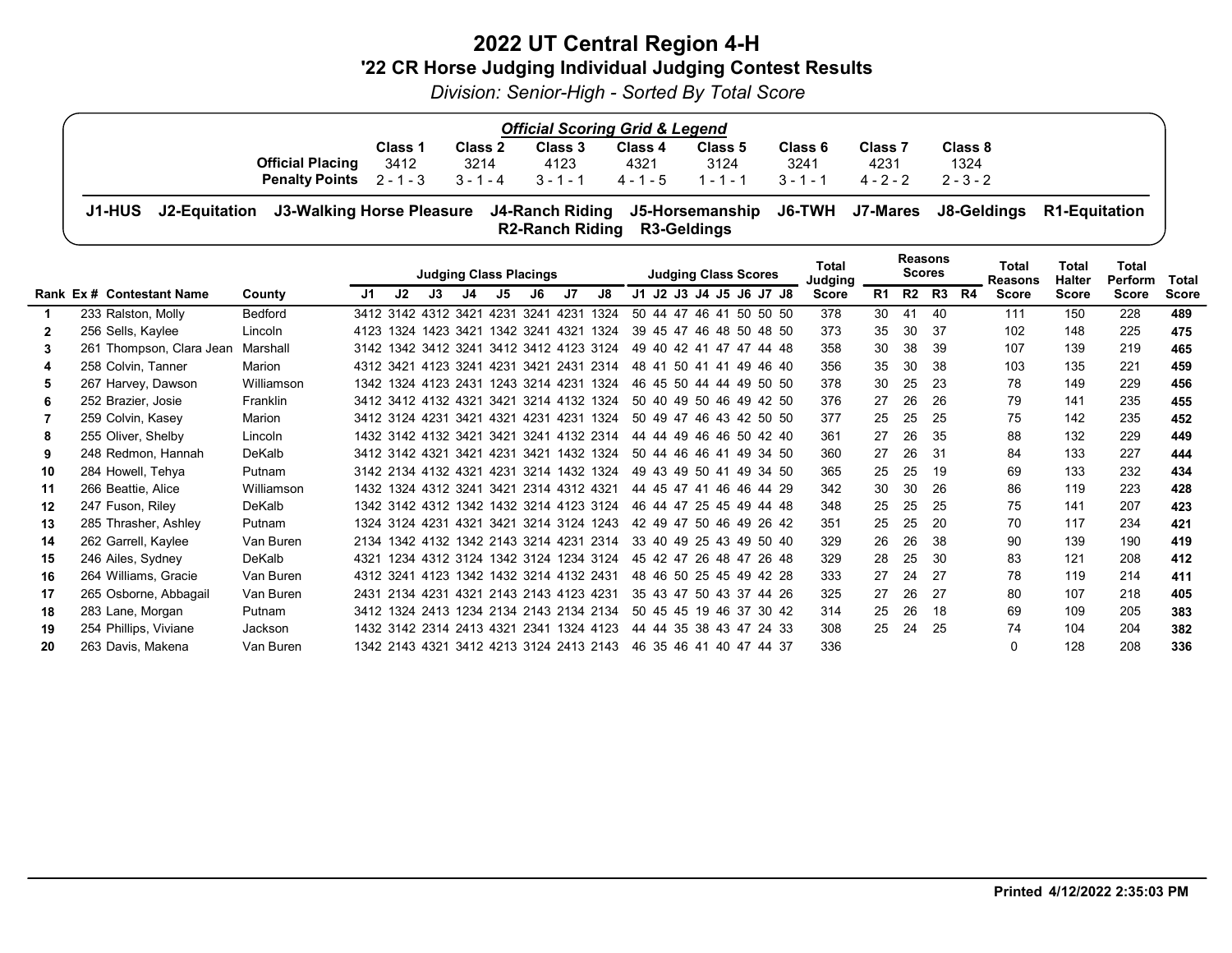# 2022 UT Central Region 4-H '22 CR Horse Judging Team Judging Contest Results

Sorted By Rank

|                                                                                                                                                                                                                   |              |              | <b>Official Scoring Grid</b>                                 |                    |              |                                       |                                               |                                               |                              |                |
|-------------------------------------------------------------------------------------------------------------------------------------------------------------------------------------------------------------------|--------------|--------------|--------------------------------------------------------------|--------------------|--------------|---------------------------------------|-----------------------------------------------|-----------------------------------------------|------------------------------|----------------|
| Class 1<br>Class 2<br>Class 3<br><b>Official Placing</b><br><b>Penalty Points</b>                                                                                                                                 | Class 4      | Class 5      | Class 6                                                      | Class <sub>7</sub> | Class 8      | Class 9                               | Class 10                                      | Class 11                                      | Class 12                     |                |
| Team # Team Name                                                                                                                                                                                                  | <b>Score</b> | <b>Score</b> | Member 1 Member 2 Member 3 Member 4 Member 5<br><b>Score</b> | <b>Score</b>       | <b>Score</b> | Team<br><b>Halter</b><br><b>Score</b> | <b>Team</b><br><b>Perform</b><br><b>Score</b> | <b>Team</b><br><b>Reasons</b><br><b>Score</b> | <b>Total</b><br><b>Score</b> | Rank           |
| 54 DeKalb Senior-High A<br>Team Member 1: (246) Ailes, Sydney<br>Team Member 2: (247) Fuson, Riley<br>Team Member 3: (248) Redmon, Hannah<br>Team Member 4 : ()<br>Team Member 5: ()                              | 412          | 423          | 444                                                          |                    |              | 395                                   | 642                                           | 242                                           | 1279                         | 1              |
| 68 Putnam Senior-High Team A<br>Team Member 1: (283) Lane, Morgan<br>Team Member 2: (284) Howell, Tehya<br>Team Member 3: (285) Thrasher, Ashley<br>Team Member 4: ()<br>Team Member 5 : $\ddot{()}$              | 383          | 434          | 421                                                          |                    |              | 359                                   | 671                                           | 208                                           | 1238                         | $\overline{2}$ |
| 61 Van Buren Senior-High A<br>Team Member 1: (262) Garrell, Kaylee<br>Team Member 2: (263) Davis, Makena<br>Team Member 3: (264) Williams, Gracie<br>Team Member 4: (265) Osborne, Abbagail<br>Team Member $5: ($ | 419          | 336          | 411                                                          | 405                |              | 386                                   | 640                                           | 248                                           | 1235                         | 3              |
| 59 Marion Senior-High A<br>Team Member 1: (258) Colvin, Tanner<br>Team Member 2: (259) Colvin, Kasey<br>Team Member 3 : ()<br>Team Member 4 : ()<br>Team Member 5 : ()                                            | 459          | 452          |                                                              |                    |              | 277                                   | 456                                           | 178                                           | 911                          | 4              |
| 48 Bedford Senior-High Individual<br>Team Member 1: (233) Ralston, Molly<br>Team Member 2 : ()<br>Team Member 3 : ()<br>Team Member 4 : ()<br>Team Member 5: ()                                                   | 489          |              |                                                              |                    |              | 150                                   | 228                                           | 111                                           | 489                          | 5              |
| 80 Lincoln County Senior-High Individual<br>Team Member 1: (256) Sells, Kaylee<br>Team Member 2 : ()<br>Team Member 3: ()<br>Team Member 4: ()<br>Team Member 5: ()                                               | 475          |              |                                                              |                    |              | 148                                   | 225                                           | 102                                           | 475                          | 6              |